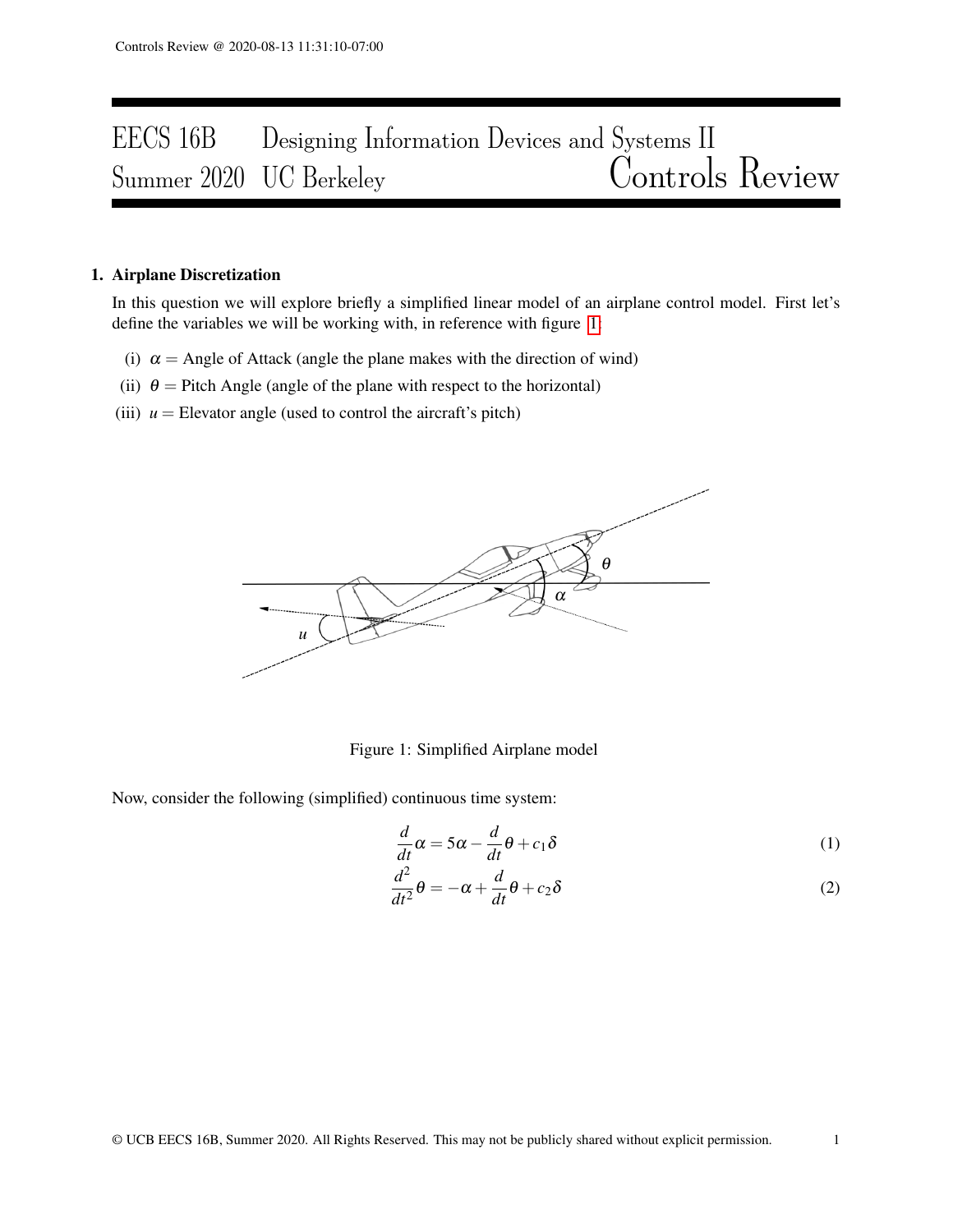(a) For the system of differential equations given, write the matrix differential equation as

$$
\frac{d}{dt}\vec{x} = A\vec{x} + B\delta
$$

(b) Now, assume for some specific component values we get the following differential equation:

$$
\frac{d}{dt}\vec{x}(t) = \begin{bmatrix} 0 & 1 \\ -2 & -3 \end{bmatrix} \vec{x}(t) + \begin{bmatrix} 0 \\ 2 \end{bmatrix} u(t).
$$
\n(3)

Unfortunately, we are unable to measure our state vector continuously. Suppose that we sample the system with some sampling interval *T*. Let us discretize the above system. Assume that we use piecewise constant voltage inputs  $u(t) = u[k]$  for  $t \in [k]$ ,  $(k+1)T$ .

Calculate a discrete-time system for Equation [\(3\)](#page-1-0)'s continuous-time vector system in the form:

<span id="page-1-0"></span>
$$
\vec{x}[k+1] = A_d \vec{x}[k] + \vec{b}_d[k].
$$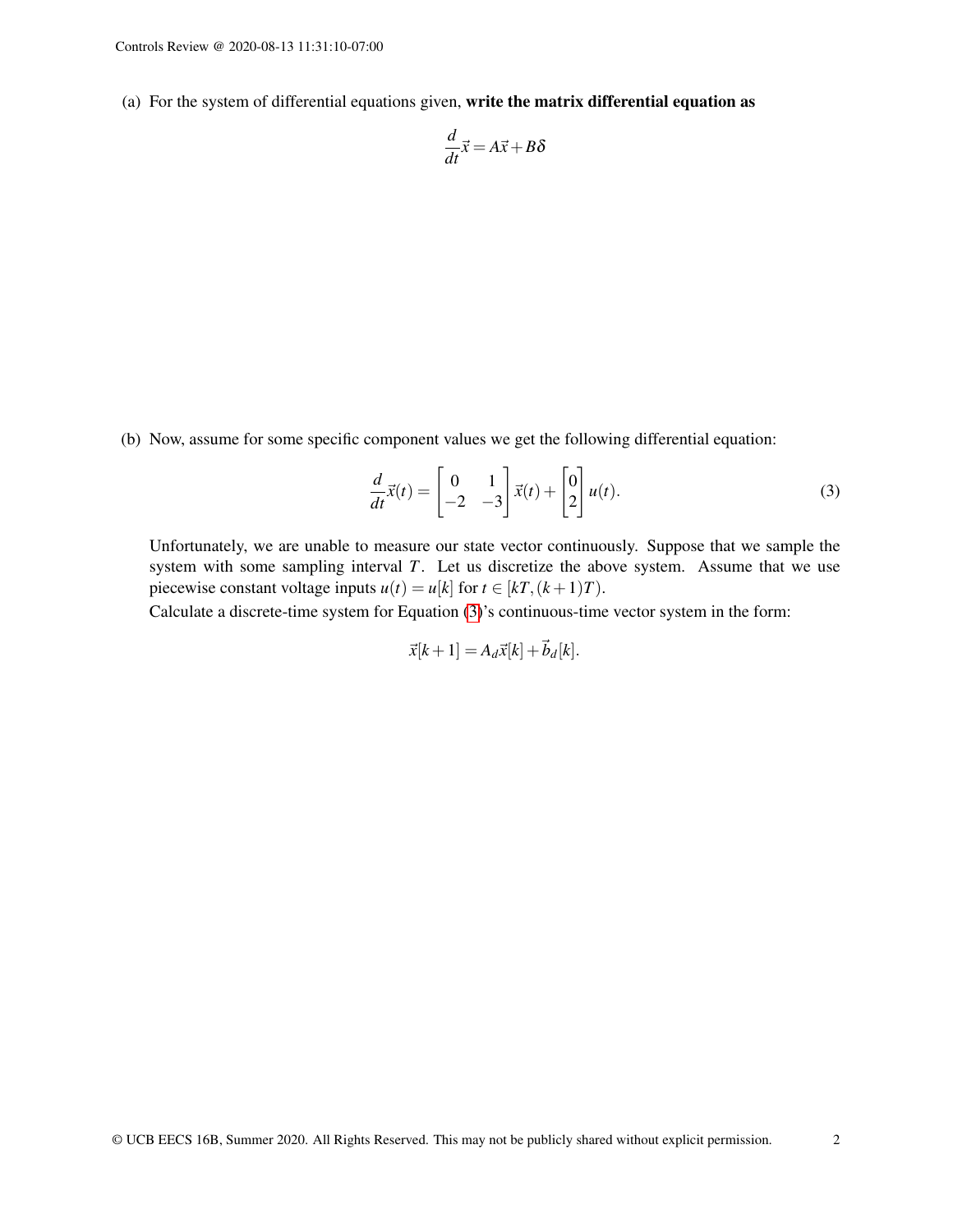### 2. Feedback Control of Op-Amps (X pts)

You have seen op-amps in negative feedback many times, and you have learned about feedback control. You may not have realized it yet, but these are actually related to each other.



Here, we introduce a dynamic model for a non-ideal op-amp in negative feedback:

$$
\frac{d}{dt}v_o(t) = -v_o(t) + Gu(t)
$$

where  $v_o$  is the output voltage, and  $u(t) = (v_+(t) - v_-(t))$  where  $v_+$  and  $v_-$  are the voltages at the positive and negative inputs respectively, and  $G > 2$  is a parameter that defines the op-amp's behavior.

(a) (X pts) Given the dynamic model for the nonideal op-amp, assuming *v*<sup>+</sup> and *v*<sup>−</sup> are not changing, for what value of  $v$ <sup>*o*</sup> will  $v$ <sup>*o*</sup> not be changing? Your answer should depend on  $v_+, v_-, G$ .

(b) (X pts) In the above,  $v_-(t) = hv_o(t)$ . Pick values for the resistors  $R_1$  and  $R_2$  so that *h* equals  $\frac{1}{2}$ .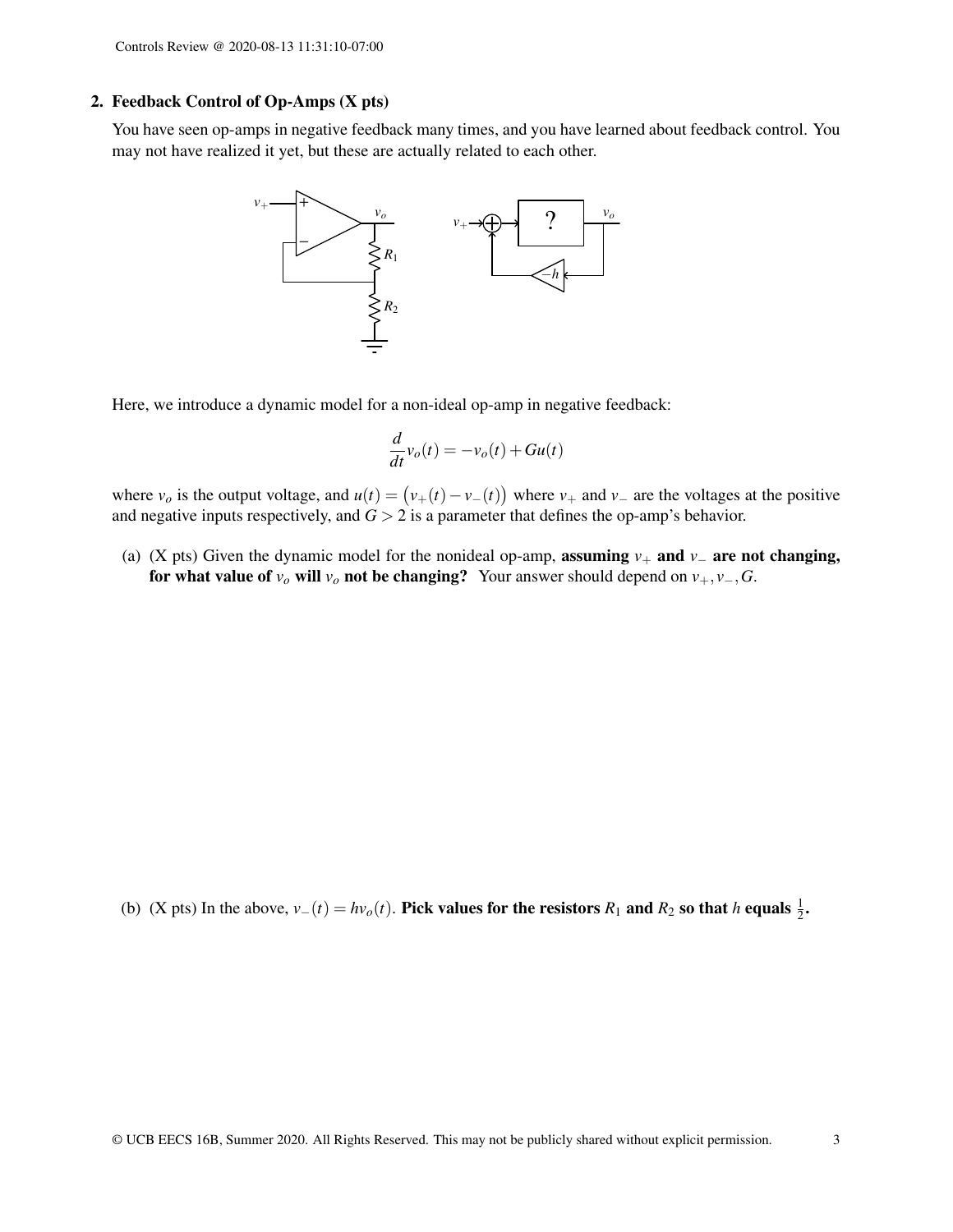(c) (8 pts) Suppose we place the nonideal op-amp in resistive negative feedback using a voltage divider whose ratio is  $h = \frac{1}{2}$  $\frac{1}{2}$ , in other words set

$$
u(t) = v_+(t) - hv_o(t).
$$

Write out the new differential equation that relates  $v_o(t)$  to  $v_+(t)$ . Is this system stable? Briefly state why or why not.

(d) (4 pts) If we had swapped the roles of the positive and negative terminals of the op-amp (i.e. had hooked the nonideal op-amp up in positive feedback so that  $u(t) = hv_o(t) - v_-(t)$ .) would the resulting closed-loop system have been stable? Briefly state why or why not.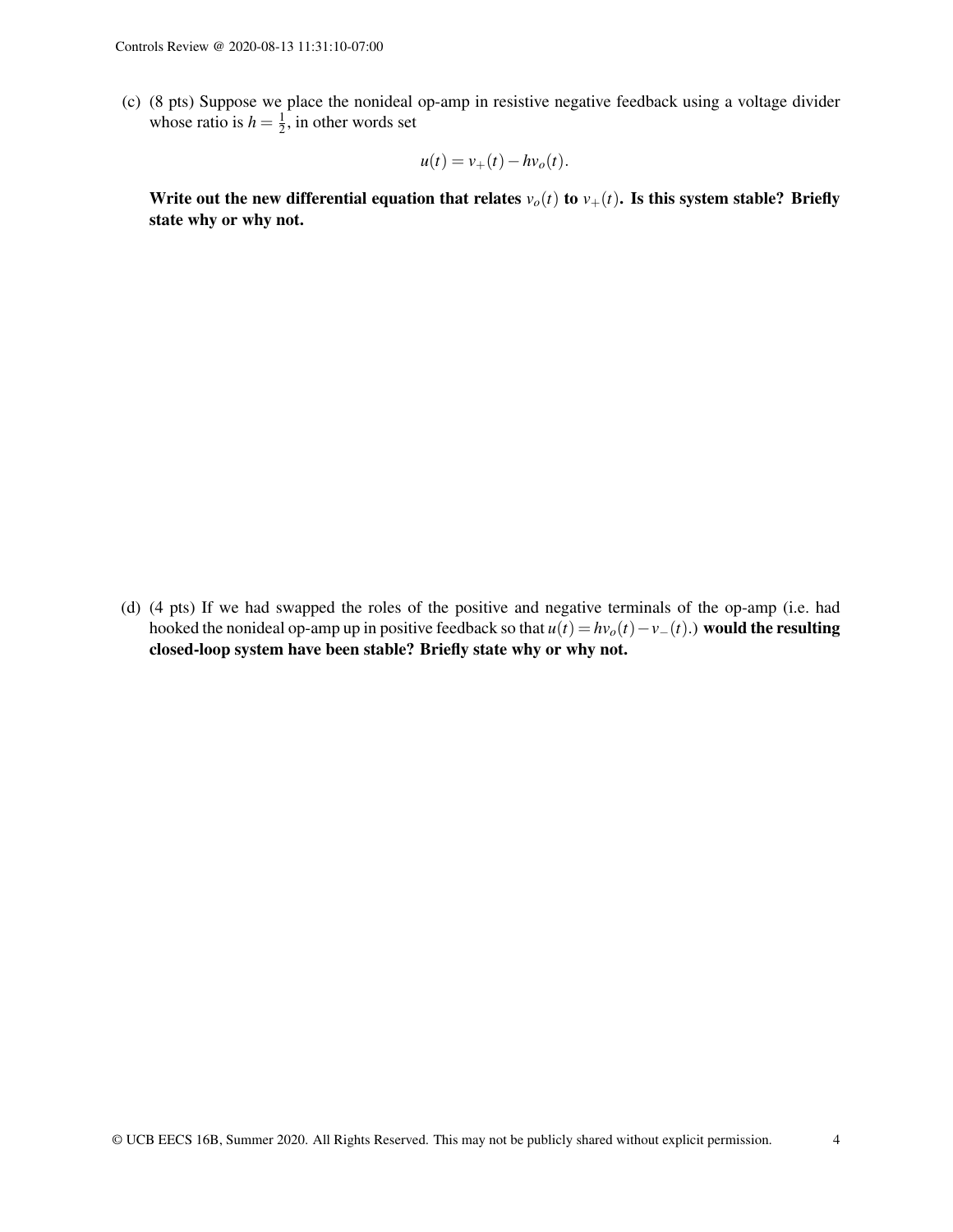PRINT your name and student ID:

(e) (10 pts) For the closed-loop system in negative feedback (from part (c)) using resistor values that set  $h = \frac{1}{2}$ , assume that the output voltage starts at 0V at time 0 and that  $v_{+}(t)$  was 0V but then jumps up to 1V at time 0. **How long will it take for**  $v_o(t)$  to reach 1V? Your answer should be in terms of *G*.

(f) (4 pts) What happens to the answer of the previous part if  $G \rightarrow \infty$ ?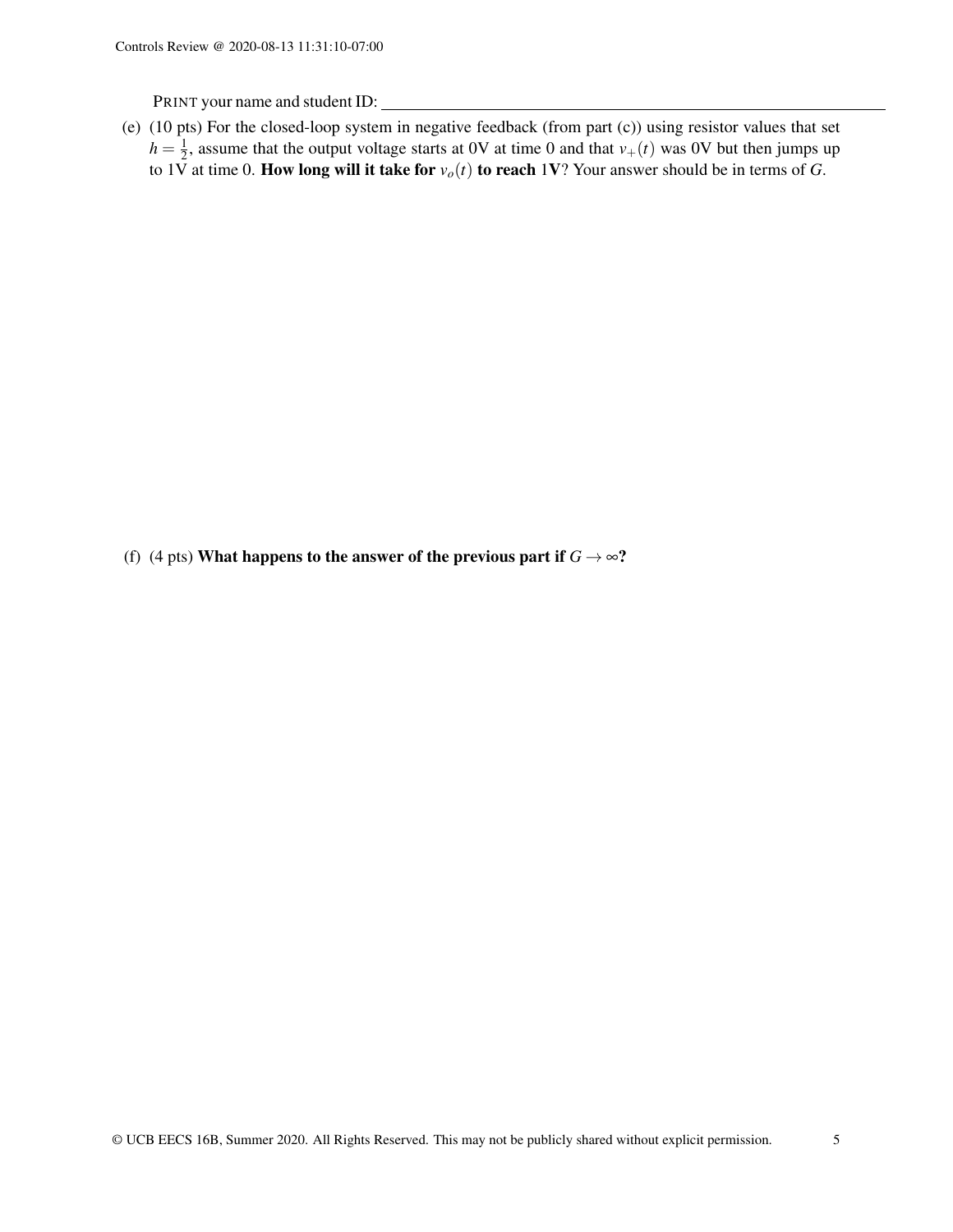#### 3. System Identification

In this question, we will take a look at how to identify a system by taking experimental data taken from a (presumably) linear system to learn a discrete-time linear model for it using the least-squares.

The visual below shows our experimental procedure of giving an input sequence  $u(k)$  and taking observations  $x(k+1)$ .



We will start by assuming the model for the system is  $x(k+1) = \alpha x(k) + \beta u(k) + e(k)$ .

(a) Given the sequence of inputs  $u(0), u(1), u(2)$  and initial state  $x(0)$  set up a Least Squares problem to estimate  $\alpha$  and  $\beta$ .

- (b) When will the Least Squares problem set up in part (a) have a unique solution?
- (c) Using this fact from the previous part, what is the minimum number of measurements we need to make in order to set up a Least Squares problem?
- (d) Given the initial state  $x(0) = 1$ , input sequence  $u(0) = 1$ ,  $u(1) = 1$  and observations  $x(1) = -1$ ,  $x(2) = 1$ 3, provide estimates for  $\alpha$  and  $\beta$ .

(e) Now let's consider the model  $x(k+1) = \alpha x(k) + \beta_0 + \beta_1 u(k) + e(k)$ . Give an input sequence of length 3 where Least Squares will fail.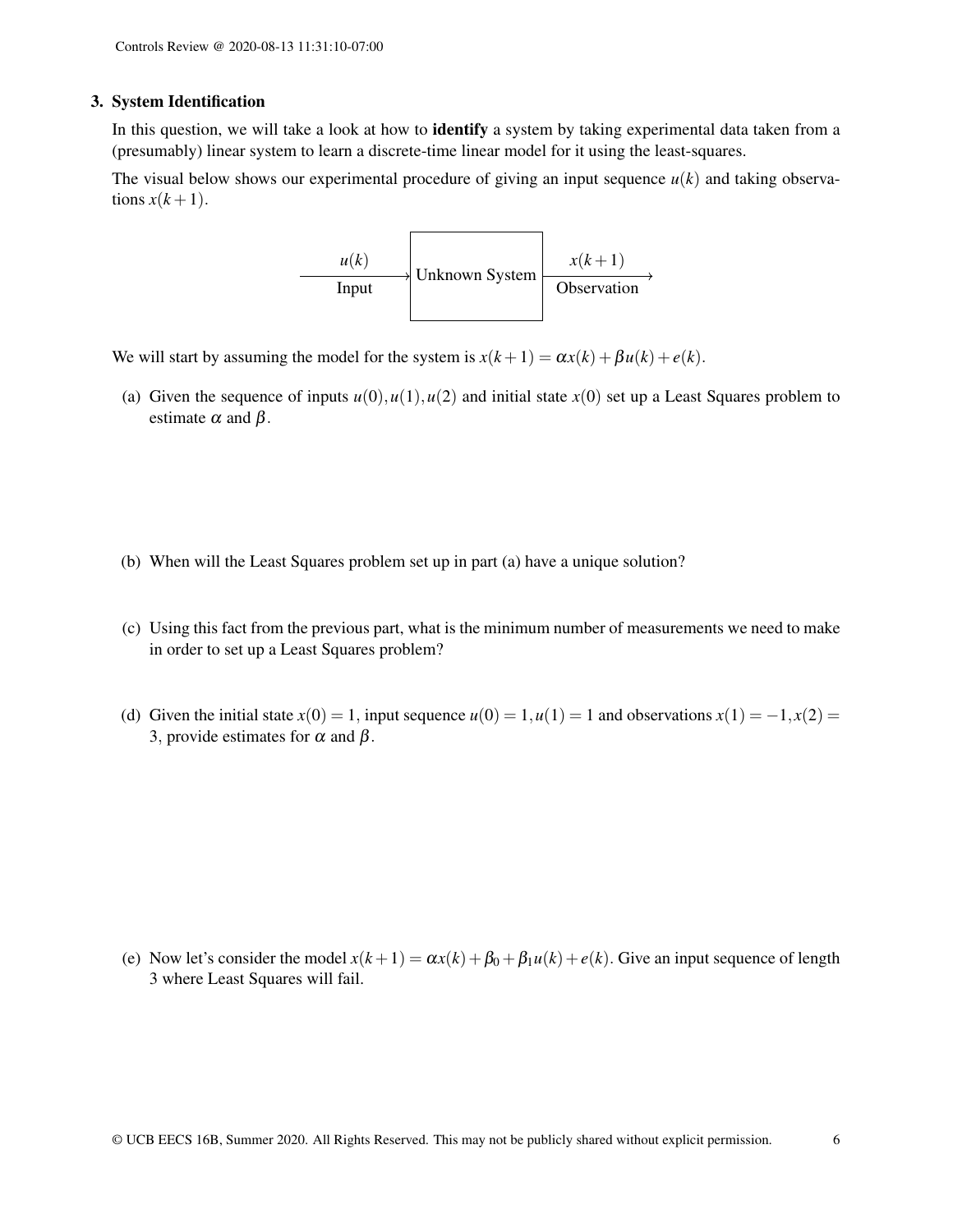#### 4. Inverted Pendulum

We will now take a look at the same pendulum from the previous question but around a new equilibrium

point 
$$
\vec{x}^* = \begin{bmatrix} \pi \\ 0 \end{bmatrix}
$$
 and  $u^* = 0$ .



To recall, the kinetics of this pendulum over time can be represented by the following differential equation:

$$
\frac{d^2\theta}{dt^2} + \frac{b}{m}\frac{d\theta}{dt} + \frac{g}{L}\sin\theta = \frac{\cos\theta}{mL}u\tag{4}
$$

(a) What is the linearized system around this operating point?

(b) Is this linearized system stable when  $b > 0$ ?

(c) Show that the system can be put in CCF for the given physical values:  $b = 2$ ,  $m = 2$ ,  $g = 10$ ,  $L = \frac{1}{2}$  $rac{1}{2}$ . *Hint: You will have to make some modification to the input.*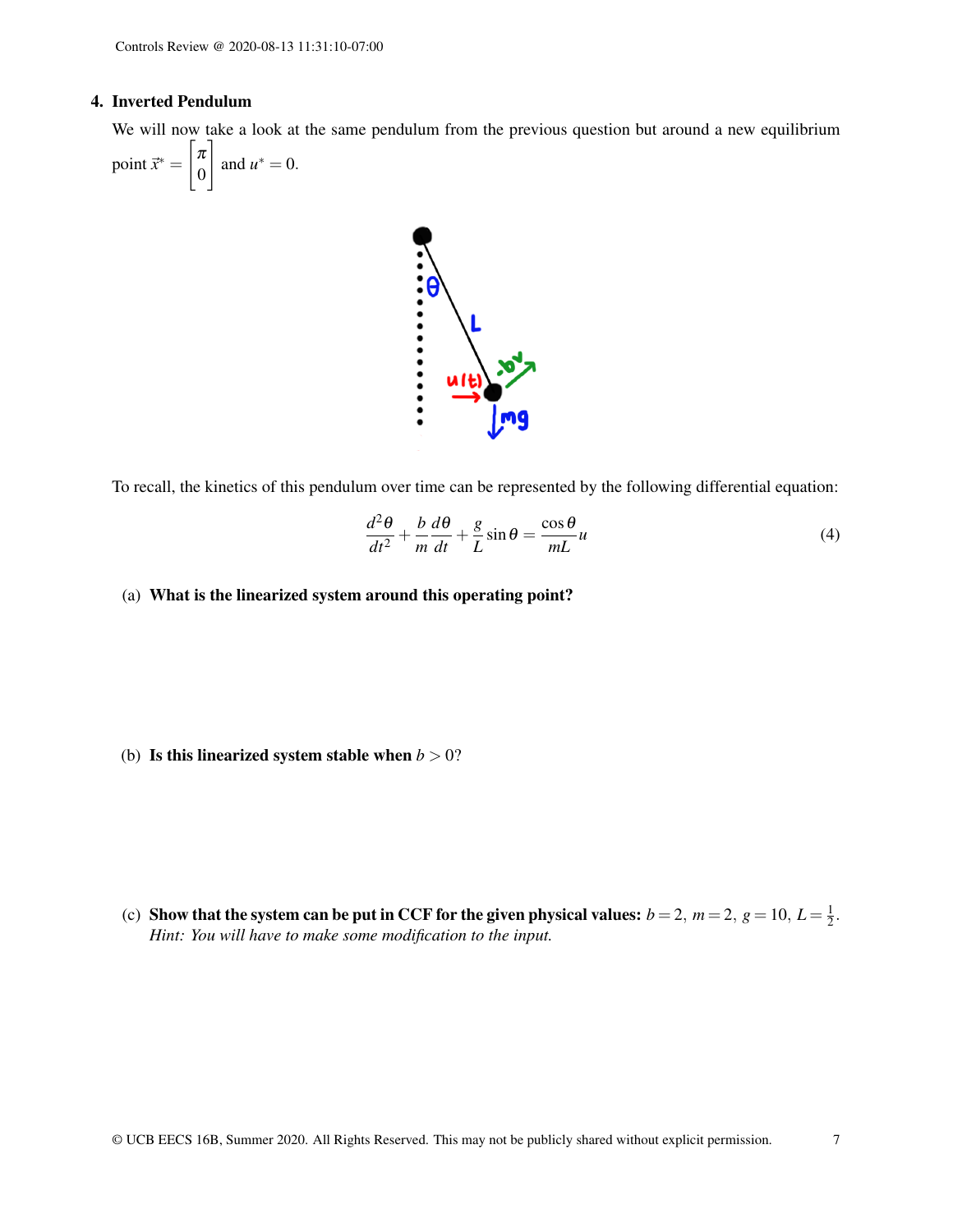(d) Is this linearized system controllable?

(e) Design a feedback controller so that the eigenvalues of the system will be  $\lambda_1 = -2$ ,  $\lambda_2 = -3$ .

(f) Suppose that we our feedback controller is limited and can only give feedback to the  $\theta$  variable. In other words,  $K = \begin{bmatrix} k & 0 \end{bmatrix}$  . Is it still possible to pick eigenvalues that will make the system stable?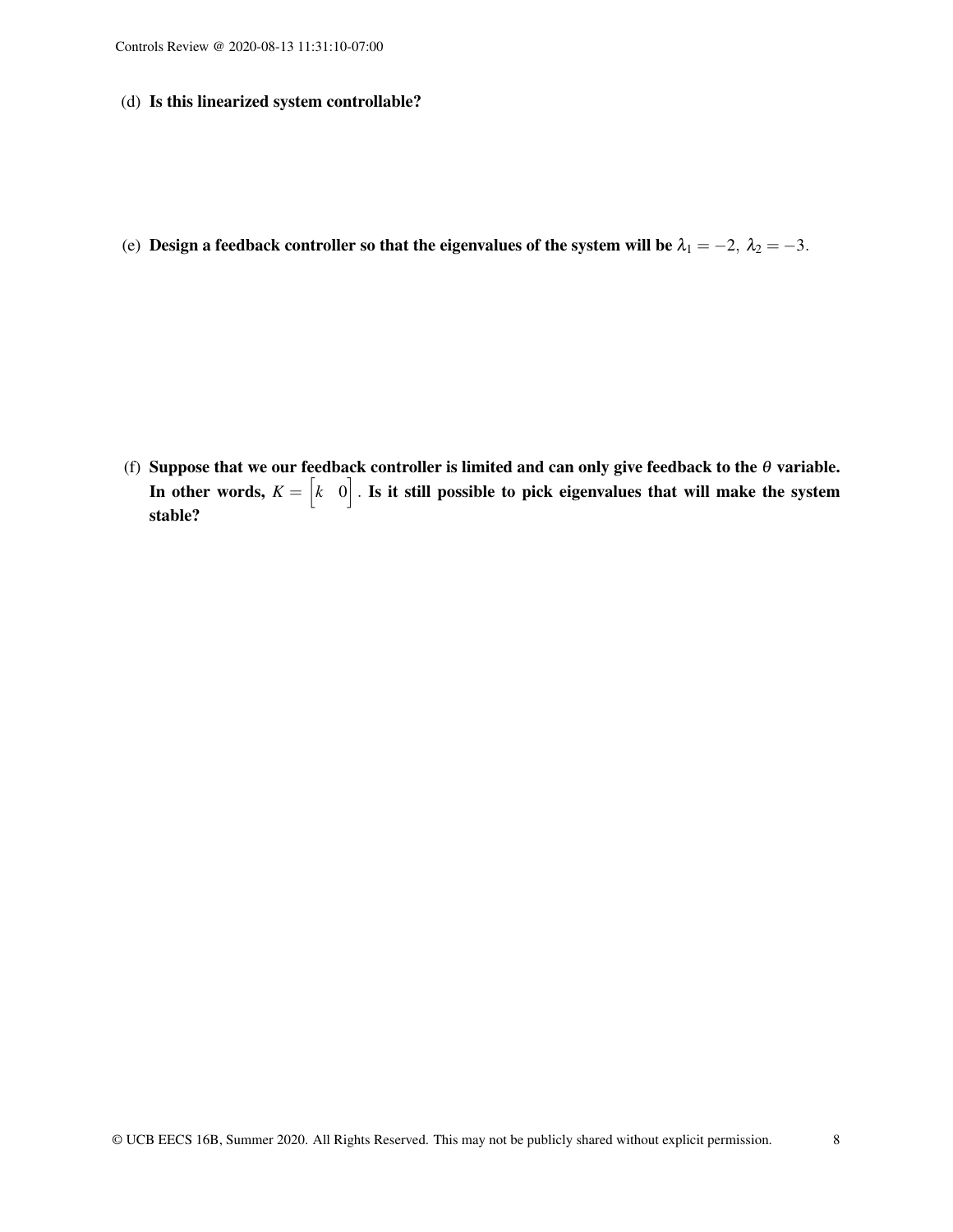#### 5. Controllable Car Form

Recall the car-system can represent the system with the following differential equation with position  $p(t)$ and velocity  $v(t)$ 

$$
\frac{d}{dt}\begin{bmatrix}p(t)\\v(t)\end{bmatrix} = \begin{bmatrix}0 & 1\\0 & 0\end{bmatrix}\begin{bmatrix}p(t)\\v(t)\end{bmatrix} + \begin{bmatrix}0\\ \frac{1}{M}\end{bmatrix}u(t)
$$
\n(5)

Assuming  $M = 1$  let us discretize this system with sampling rate  $T = 1$ .

$$
\begin{bmatrix} p[n+1] \\ v[n+1] \end{bmatrix} = \begin{bmatrix} 1 & 1 \\ 0 & 1 \end{bmatrix} \begin{bmatrix} p[n] \\ v[n] \end{bmatrix} + \begin{bmatrix} \frac{1}{2} \\ 1 \end{bmatrix} u[n] \tag{6}
$$

Since the discretized system is unstable, we will try to build a feedback controller  $u[n] = -K\bar{x}[n]$  to stabilize its eigenvalues.

- (a) What is the closed loop matrix *Acl*?
- (b) Verify that this system is controllable.

(c) Find the transformation *T* that puts this system in Controllable Canonical Form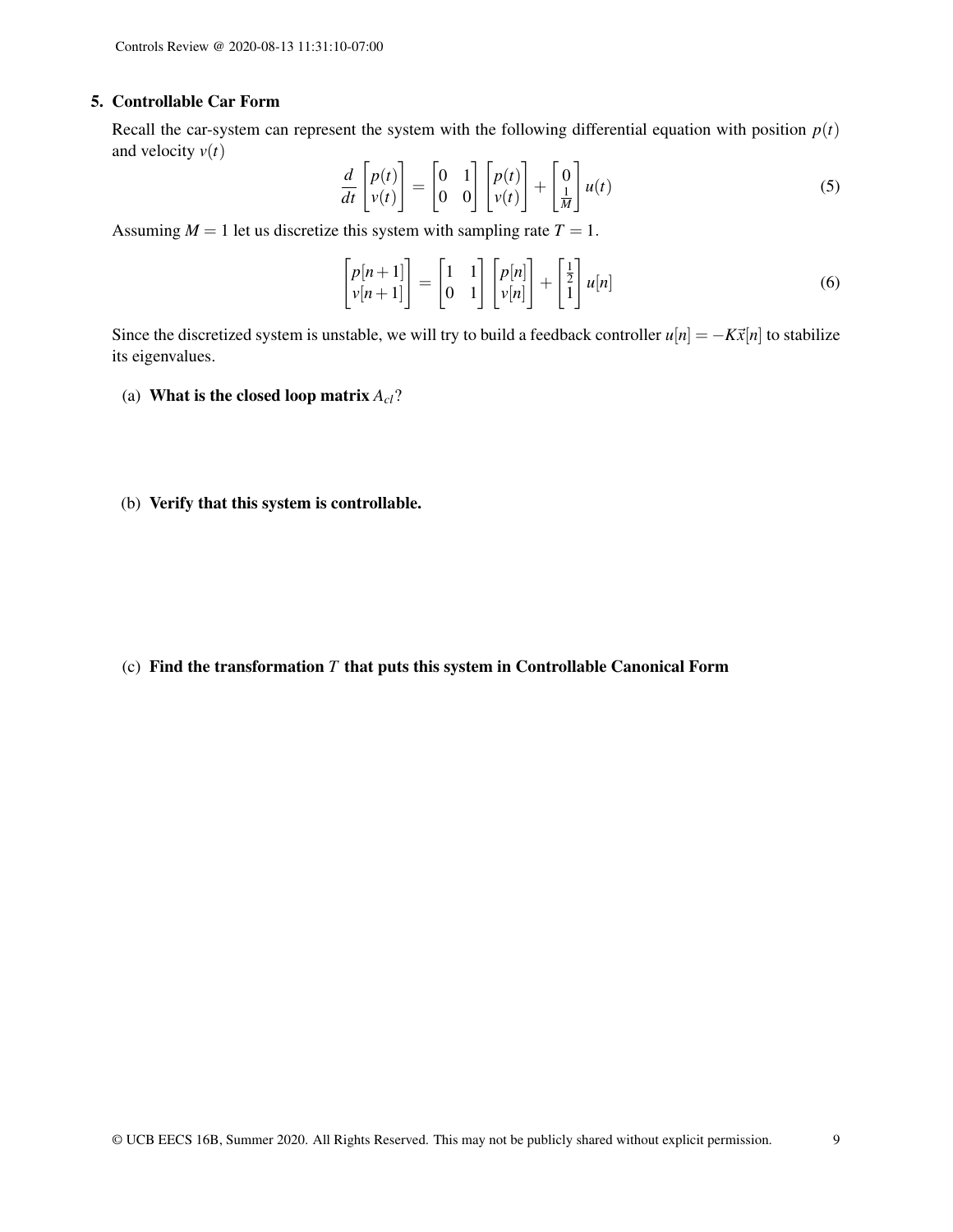(d) Pick values for  $K_c$  so that places both eigenvalues at  $\lambda = \frac{1}{2}$  $\frac{1}{2}$  in the controller basis.

(e) Find the controller  $u[n] = -K\vec{x}[n]$  in the standard basis.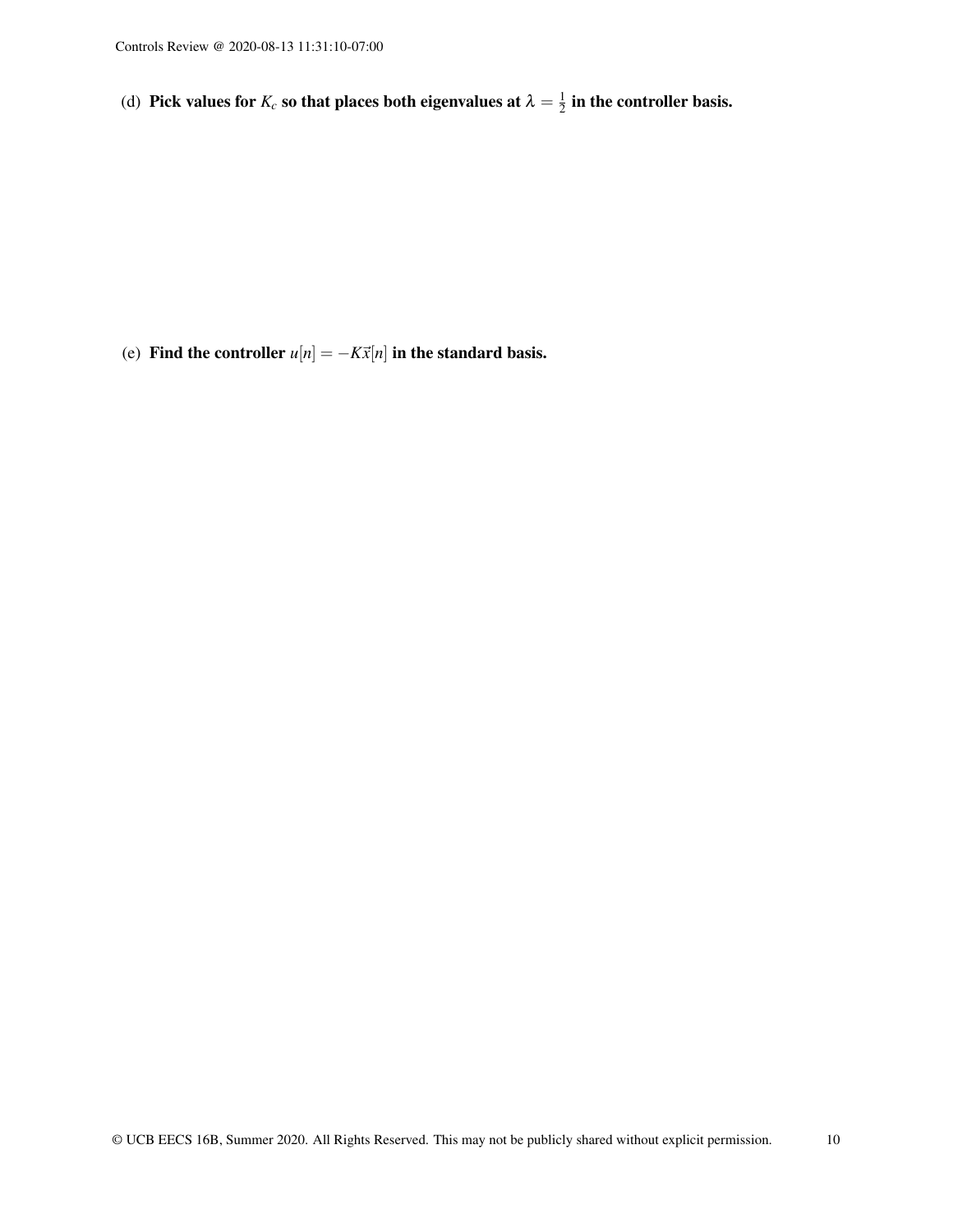#### 6. Day at the Races

Forrest is building his SIXT33N Car to compete at the annual 16B racing competition. In this competition, cars can take any path, but they must stop exactly at the finish line.

Luckily Forrest has found a shortcut in the track so that the car can move in a straight line from start to finish. Therefore, he will use the following discrete-time model giving inputs to his car that weighs 10 kg every 1 s.

$$
\begin{bmatrix} p[n+1] \\ v[n+1] \end{bmatrix} = \begin{bmatrix} 1 & 1 \\ 0 & 1 \end{bmatrix} \begin{bmatrix} p[n] \\ v[n] \end{bmatrix} + \begin{bmatrix} 0.05 \\ 0.1 \end{bmatrix} u[n] \tag{7}
$$

(a) Assuming the car starts at rest, the finish line is 40m away. What inputs can Forrest give to reach the finish line in 2 s?

(b) Upon giving these inputs, Forrest's car explodes due to the inputs being too strong. Therefore, he builds a new car and now tries to reach the finish line in 5 s. Set up an optimization problem of the form

$$
\min_{\vec{w} \in \mathbb{R}^5} ||\vec{w}||^2 \text{ subject to } H\vec{w} = \vec{y}
$$
\n(8)

so that the car can reach the finish line with minimum energy.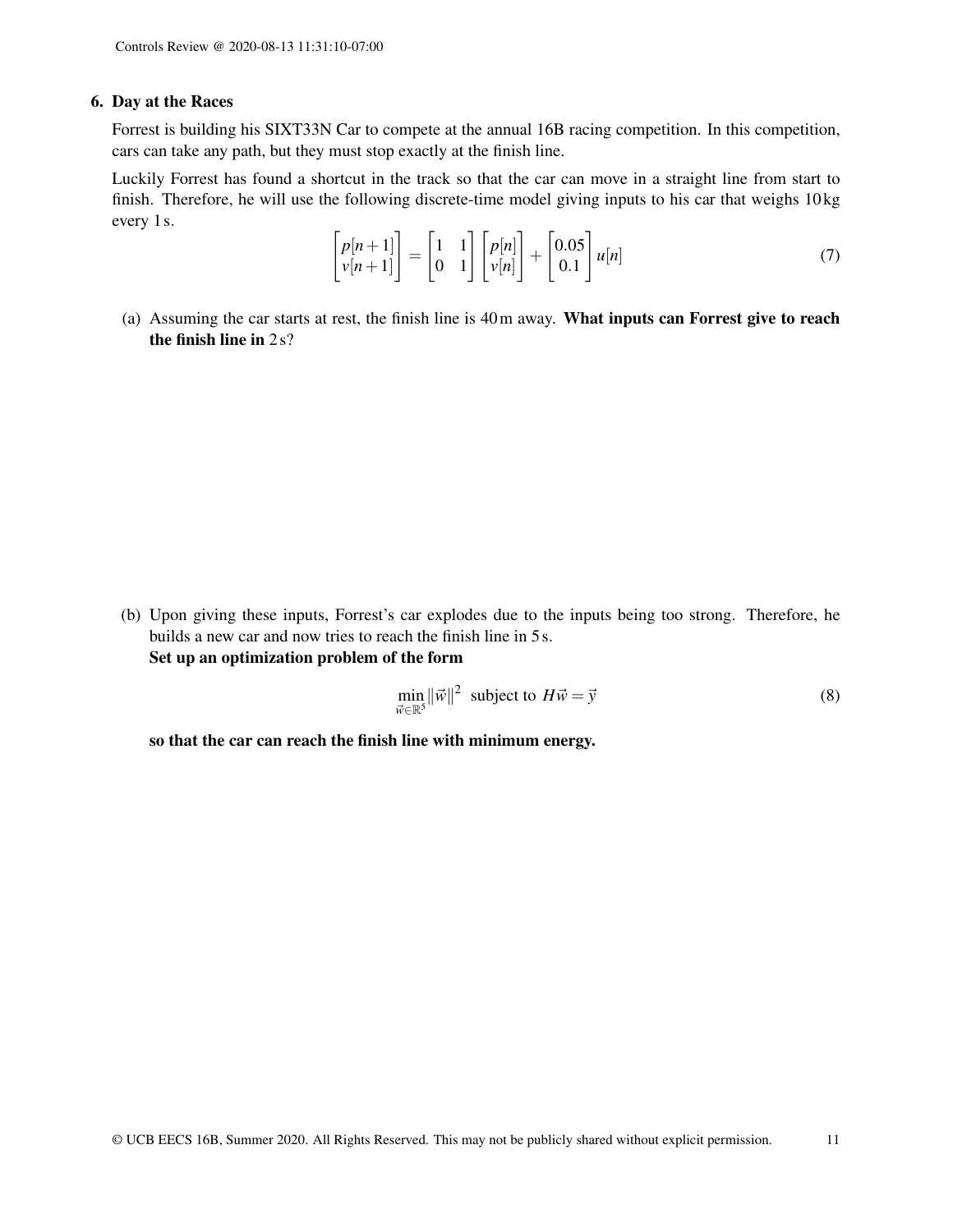(c) Forrest creates 5 checkpoints  $\vec{r}[1],...,\vec{r}[5]$  to ensure that his car is moving in the right direction. Set up an optimization problem of the form

$$
\min_{\vec{w}\in\mathbb{R}^{12}} \|\vec{w}\|^2 \text{ subject to } G\vec{w} = \vec{y}
$$
\n(9)

#### that minimizes the both the energy and the squared distances from each checkpoint.

*Hint: Define distances*  $\vec{d}[k] = \vec{x}[k] - \vec{r}[k]$  *and write out the State-Space equations for*  $\vec{x}[k]$ . *Then try to create a vector*  $\vec{w} \in \mathbb{R}^{12}$  *that represents both the distances and inputs.* 

(d) Forrest notices that Simon's car is sending out distrubances that prevents his car from moving straight. Therefore, Forrest sets up a new state-space model with  $\vec{d}[n] = \vec{x}[n] - \vec{r}[n]$ .

$$
\vec{d}[n+1] = A\vec{d}[n] + B(u[n] - u^*[n])
$$

where  $u^*[n]$  are the control inputs from the previous part that reach the target with minimum energy. Explain how Forrest can design a feedback controller to ensure that the car will be close to the checkpoints  $\vec{r}[n]$ .